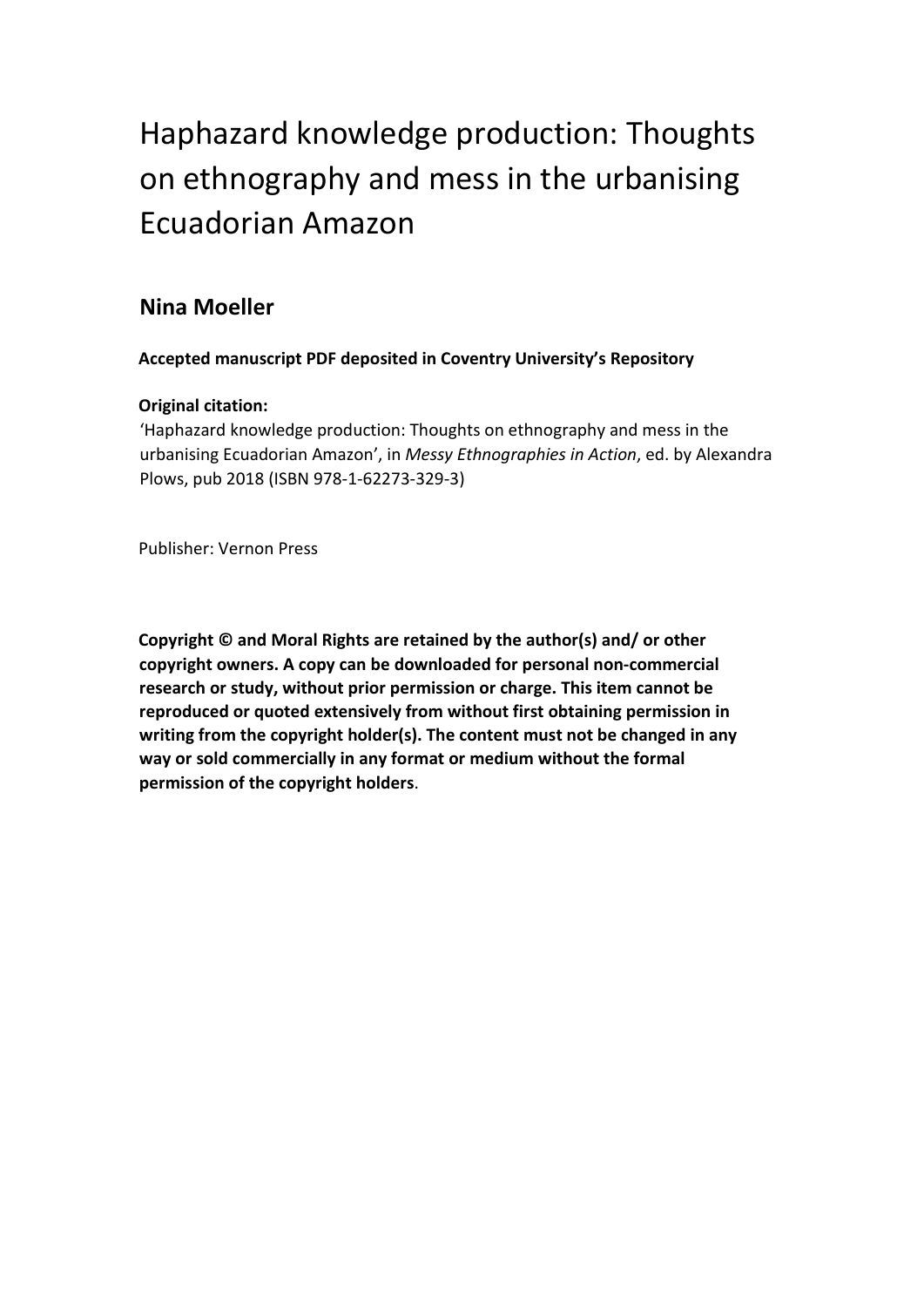## **This is a draft version of a chapter in the book** *Messy Ethnographies in Action* **edited by Alexandra Jane Plows published in 2018 by Vernon Press, https://vernonpress.com/book/385**

### **Haphazard knowledge production:**

### **Thoughts on ethnography and mess in the urbanising Ecuadorian Amazon**

*Nina Isabella Moeller*

#### **Abstract**

Using a series of examples taken from fieldwork on socio-ecological change in the Ecuadorian Amazon, this chapter argues that, alongside its more conventional aims of data collection, textual representation and theoretical framing, ethnographic work also leads to a messy and collective generation of visceral, embodied knowledge in a spontaneous making of relations and connections. Usually disregarded, this kind of knowledge ought instead to be emphasised, valued and explored as integral to social research.

By focussing attention on field relations, it is made visible how the purposeful generation of superabundant 'empirical data' in fieldwork allows the flourishing of 'another' kind of knowledge, in unplanned conjunction with the researchers' attempts at achieving their research objectives. Noting this knowledge overflow is also noting the way in which ethnography contributes, and not merely extracts from the world(s) encountered. How valuable such a contribution ultimately is depends on 'whose side we are on'.

#### **Keywords**

Ethnography, Amazon, Ecuador, IKIAM, post-representational methods, knowledge production, green transition

#### **Of canopies, tiles, and new life: an ethnographic setting**

One of the first things most people notice when they enter a tropical rainforest is that it is surprisingly cool and dry. The high forest canopy shelters its visitors from the scorching sun and heavy rain. The thickly thatched palm leaf roofs of traditional dwellings in the Amazon region similarly catch the sun and divert the rain, making such homes agreeably temperate.

One of the first things people notice when they enter IKIAM, a new flagship university in the Ecuadorian Amazon, are its white tiles, utterly blinding in the sun, and dangerously slippery in the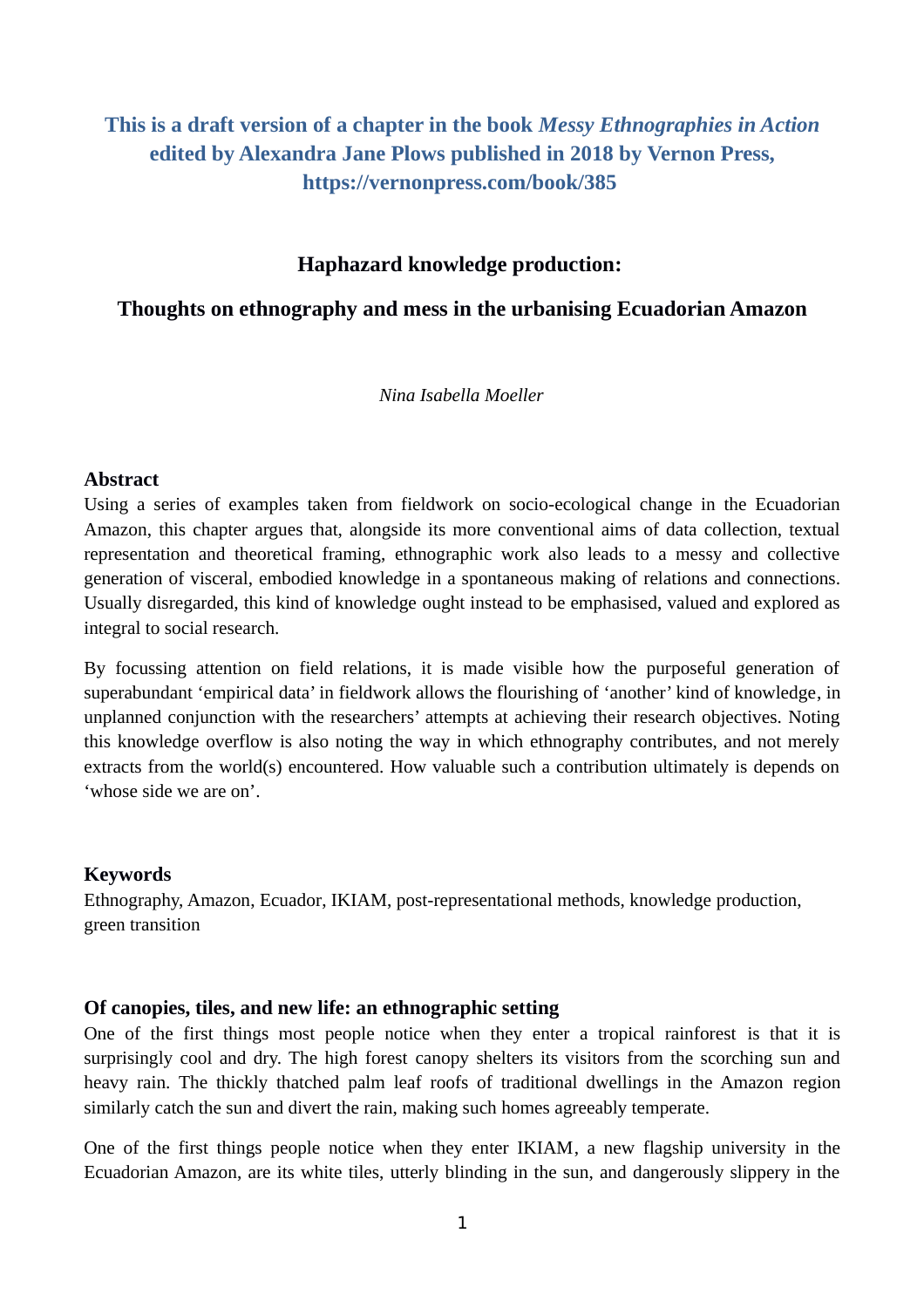rain. One member of staff has referred to their effect as "grievous bodily harm", as students and staff have already sustained injuries. Offices and other enclosed spaces on campus are, unsurprisingly, artificially cooled: "It would be unbearably hot otherwise", "It is too hot to work without it" commented students and staff<sup>[1](#page-2-0)</sup>. No-one pondered the environmental consequences of conditioning the indoor air, the cultural and physical dependence created, or the psycho-social implications of purposeful disconnection from one's immediate surroundings, let alone the ways in which this might influence the knowledge created in such insulated conditions.

Financed by Chinese capital in return for oil futures<sup>[2](#page-2-1)</sup>, IKIAM University has been explicitly conceived as a catalyst for a lasting transition to a 'green and knowledge-based economy' in Ecuador, based in particular on the development of 'Amazonian green wealth' (Villavicencio, 2014; Wilson & Bayón, 2017). It is thereby a key component of the government's overall 'post-neoliberal' development strategy promising widespread socio-economic change, an overcoming of the extractive paradigm centred on oil, and a new relationship with nature as expressed in the Plan for Good Living (Plan del Buen Vivir)<sup>[3](#page-2-2)</sup> (SENPLADES, 2009; see also Becker, 2011; Ellner, 2011; Burbach, Fox & Fuentes, 2013). It is one of four 'emblematic' universities founded in 2010 as part of a radical education system reform (Saltos Galarza, 2014; Milia, 2014; Villavicencio, 2014), and focuses on the study of 'natural resources and biodiversity'.

One of the architects cried when they realised that the site chosen for construction of the university was in the middle of the forest, "where a new pole of development is least needed" (Wilson, Bayón & Diez, 2015). The campus has displaced a small indigenous community and relegated its inhabitants to a string of identical concrete buildings at the end of a road alongside which real estate prices have soared beyond the reach of anyone but relatively rich settlers, such as foreign academics. *Mushuk Kawsay*, 'New Life', this community is called.

*Ikiam* means 'forest' or 'nature' in Shuar, one of the ten indigenous languages spoken in the Ecuadorian Amazon. Proclaiming the value of indigenous knowledge of the forest in its promotional materials, and with exclusive access to a 'living laboratory'  $-$  a nature reserve of over 93,000 hectares, spanning several ecosystems from the Andes mountain range to the Amazon rainforest – IKIAM is presented as a university "in the Amazon, for the Amazon". Yet this dictum obscures the variety of perspectives on what the Amazon 'really needs'.

My current work focuses on what kind of 'green transition' IKIAM actually embodies and catalyses – both in the Napo region of the Ecuadorian Amazon and beyond. I am interested in the ways in which contestations over 'what the Amazon needs' are being silenced and contradictory perspectives homogenised. However, in this short contribution to a collective reflection on messy ethnography, I will not dwell much on the particularities of IKIAM as a new knowledge institution, or on the ways

<span id="page-2-0"></span><sup>1</sup> All comments are, unless otherwise specified, based on interviews and notes from six months fieldwork in the Ecuadorian Amazon between November 2016 and May 2017 for a project entitled "Between planetary urbanisation and thinking forests" and financed by the Independent Social Research Foundation via the Independent Scholar Fellowship scheme at the Oxford Department of International Development.

<span id="page-2-2"></span><span id="page-2-1"></span><sup>2</sup> In 2008, Ecuador defaulted on USD 3.2 billion of bonds. From 2010 onwards, Ecuador has received Chinese loans-for-oil and oilbacked credits for infrastructure and has thus committed a significant amount of its future oil production to China (Sanderson & Forsythe, 2012; Bräutigam & Gallagher, 2014). IKIAM University's campus is currently being built by a Chinese company. 3 *Buen Vivir i*s a Hispanification of the Quichua concept of *Sumak Kausay* which carries connotations of beauty, ethics and human harmony with the natural world and its rhythms (Acosta, 2012). The *Plan del Buen Vivir* has been prepared by the National Secretary of Planning and Development, SENPLADES.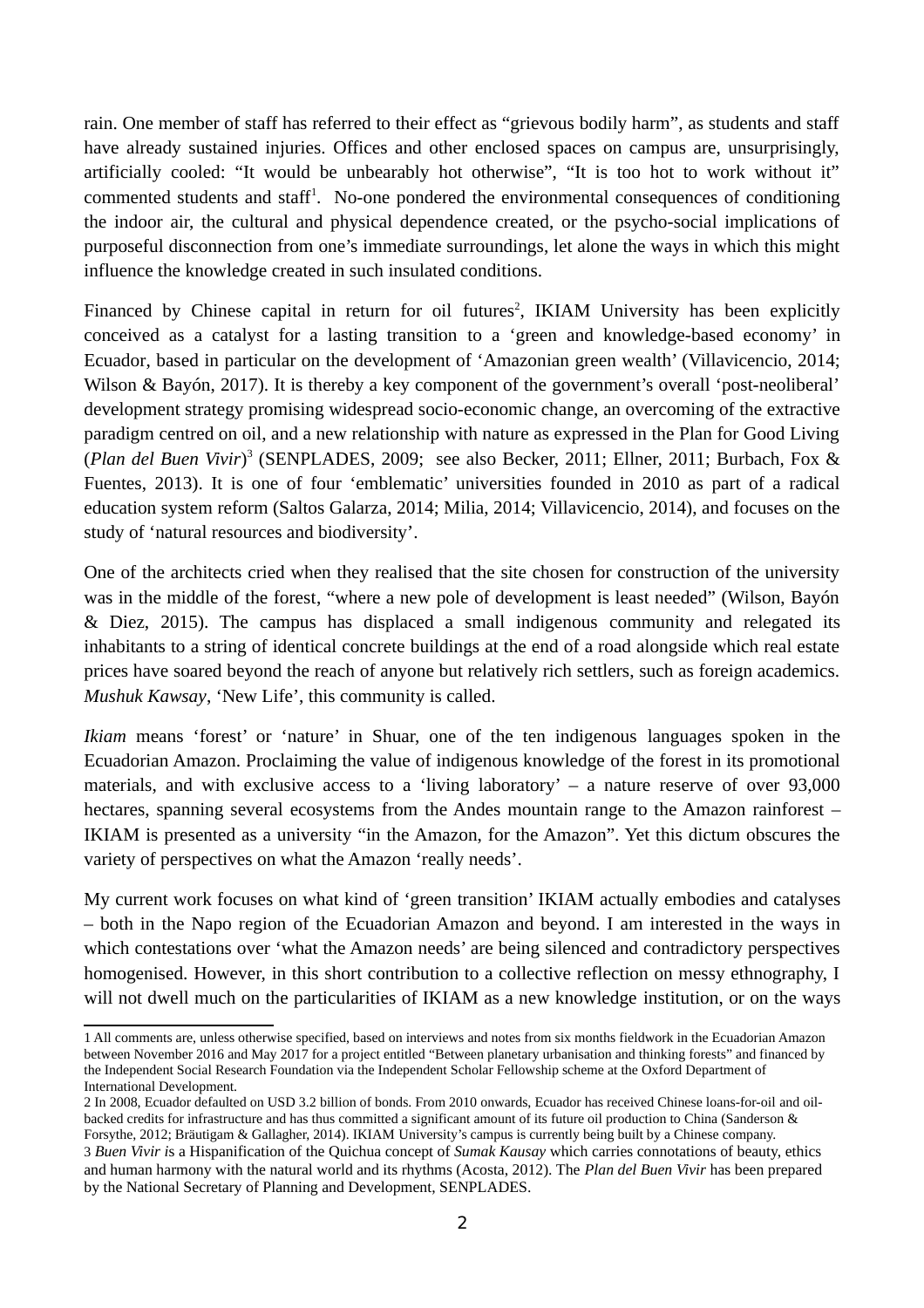in which it imposes in material ways a specific perspective on desirable socio-ecological change in the Amazon. The reader can find reflections and analyses of this elsewhere (Wilson & Bayón, 2017; Moeller, 2018b). Instead, I will focus here on a flurry of questions regarding ethnographic knowledge production that arose during my fieldwork. Through a series of examples, I will highlight the way in which 'messy ethnography' leads to the generation of a usually disregarded kind of knowledge, which, I believe, ought to be emphasised, valued and explored as an integral part of research. This short text is hence the beginning of an argument for a critical ethnographic method which values a messy and collective generation of visceral, embodied knowledge, and a spontaneous making of relations and connections, alongside its more conventional 'aims' of data collection, textual representation and theoretical framing.

#### **Producing knowledge through ethnography**

As "the deliberate attempt to generate more data than the researcher is aware of at the time of collection" (Strathern, 2004: 5-6), ethnography is always at least partially messy, in the sense that the ethnographer collects more material than they know to be relevant, in a certain state of disorder, often devising analytical protocols for these materials after the fact (Ibid.). It is the messiness that affords ethnography its substance. The more varied activities we participate in, the more diverse actors we engage with, the more places we traverse and linger in, the more 'the field' swallows us up, the more chaotic our research is likely to appear. Yet it is this richness which makes the foundation for 'good' ethnography: for a well written text which brings alive the messy actualities and surprising intricacies of the social realities encountered, highlighting the variety of human experience – usually, of course, for an exclusively academic audience.

In their introduction to the inaugural issue of the Journal of Ethnographic Theory, HAU, Graeber and da Col (2011) have urged "to bring [ethnographic insight] back to its leading role in generating new knowledge", through a renewed focus on "concepts lifted directly from ethnographic work". As researchers, we are supposed to create knowledge that is somehow useful – technologically or socially. That is part of our *raison d'être*, and underlies the distinction between the researcher and, say, the poet. And while questions regarding whom this knowledge serves are of course an important aspect of critical scholarship (McClung Lee, 1976; Evan, 1987; Burawoy, 2005), they are all too often sidelined: Who can access the knowledge produced? Who can understand it? Who can use it to their ends? Even shorter shrift get questions regarding the nature of the knowledge researchers produce: What exactly counts as knowledge? Datasets, 'materials', thick description, conceptual innovation? A monograph? New worldviews? For whom? Who decides? What about the "visceral register" (Mahmood, 2001) that changes us as people and influences our future actions? What about the experience-as-knowledge distributed amongst all those who were touched by our work in the field?

In order to destabilise the hegemonic construction of knowledge as (interpreted) dataset, as transmissible through print or digital media, as intellectual property (see also Moeller, 2018a), let us focus our attention on the relations we build 'in the field' – something feminist researchers have long insisted upon (e.g. Bondi *et al.*, 2002; Moss, 2002; Hesse-Biber, 2014). More knowledge is being created in and through these relationships than is usually made visible: we do not seem to reflect on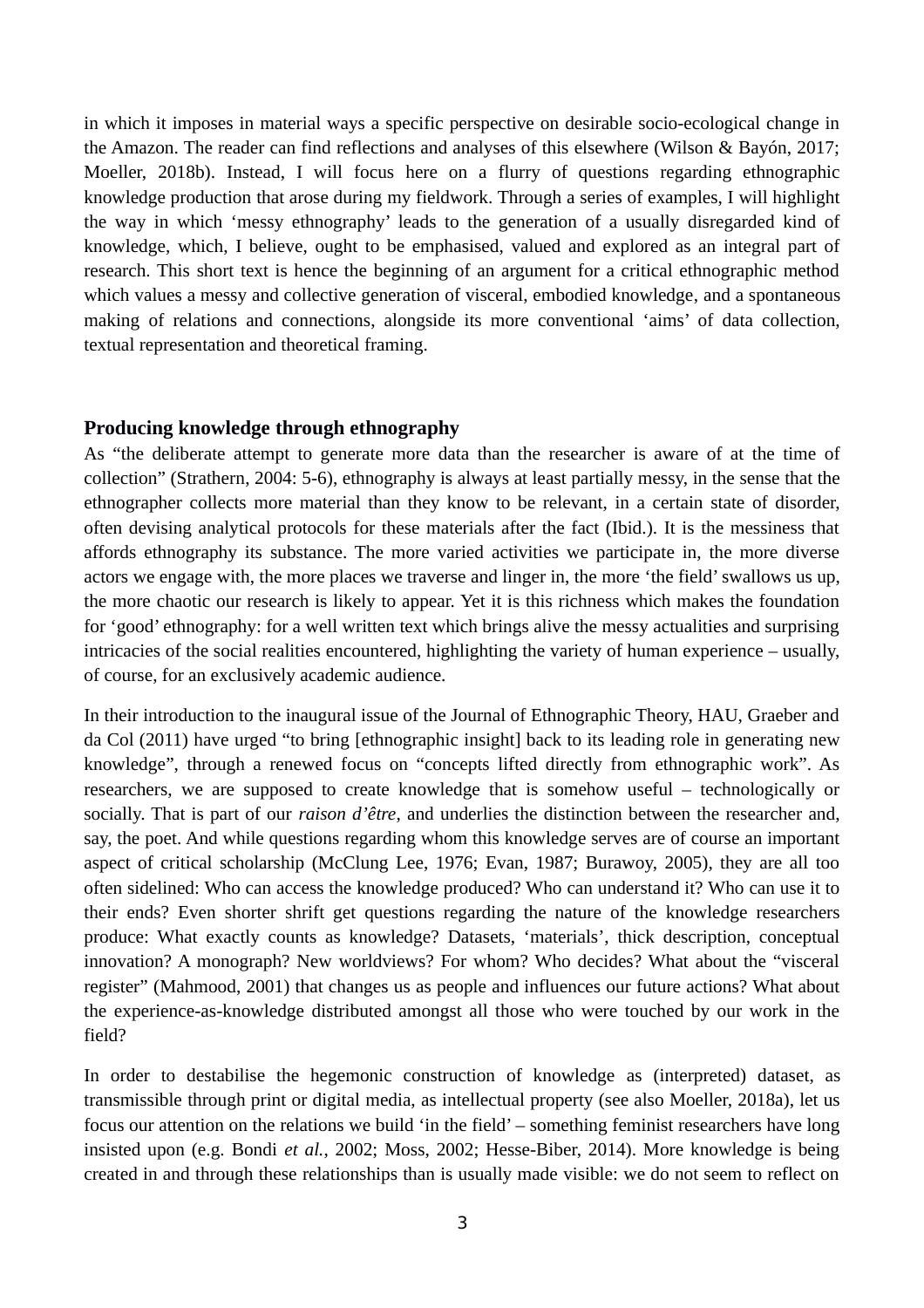it, write about it, or value it. I am not trying to point to the knowledge we might well recognise as coproduced in collaboration with the communities and individuals we research, yet which is meant to be captured in our monographs and peer-reviewed articles (Marcus, 2008), but to another kind of knowledge which the rich messiness of ethnographic research spawns. I am also not trying to point to the cooperative knowledge creation of the kind that participatory action research (Fals-Borda & Rahman, 1991; Reason & Bradbury, 2001), "embedded" (Lewis & Russell, 2011), "engaged" (Plows, 2008), or "collaborative" (Lassiter, 2005) ethnography aims at, which leads to effective action for social change, and where the researcher takes a kind of facilitator role of a process that is crucially community-led. The knowledge creation I want to draw into focus is much more haphazard, a corollary of human encounter, a kind of side-effect of people meeting, and, I suspect, an inevitable part of all ethnographic work.

Having considered for discussion terms like 'theoretical' vs. 'practical knowledge', 'expert/lay', 'formal/informal', 'knowledge-for-paper/knowledge-for-action', 'knowing-that/knowing-how', even 'exchange value knowledge' and 'use value knowledge', and found them wanting, I will instead present a set of examples from my time in the Amazon without aiming at conceptual innovation at this stage. These examples are meant to illustrate how the purposeful generation of superabundant 'empirical data' in fieldwork allows the flourishing of 'another' kind of knowledge to which I want to draw attention. My examples concern above all making connections between hitherto unconnected actors (human-human as well as human-non-human), thereby widening their scope of self-directed action. For reasons of space, I will discuss only the creation of knowledge and not the creation of conflict, disconnection and ignorance. It is crucial to note, however, that the latter might also be spawned by the same generative (ethnographic) process I am considering here.<sup>[4](#page-4-0)</sup>

#### **'Another' kind of knowledge as unintended consequence of doing ethnography**

1. *Connecting a group of struggling women fish farmers, who have developed ways of farming native fish on natural forest produce, with a group of traditional midwives*: Freshwater fish is a staple of an Amazonian diet. However, with declining water quality and population pressures, wild fish are becoming scarcer as are the time and skill to fish. Ecologically destructive tilapias<sup>[5](#page-4-1)</sup> Oreochromis spp. (Padial *et al.*, 2017) have been farmed in the Ecuadorian Amazon region since the 1980s, and have replaced virtually all other freshwater fish on offer in urban and peri-urban markets. As invasive species, tilapias have wrought havoc in aquatic ecosystems. Needing to be fed on industrial fish feed, their meat is of low quality<sup>[6](#page-4-2)</sup>, and tilapia farmers are dependent on purchasing external inputs. For several years now, a small  $\mathrm{NGO}^7$  $\mathrm{NGO}^7$  has been working with a group of women fish farmers on developing ways to farm cachama (*Colossoma macropomum*), a species native to the Amazon basin, which thrives on local forest produce and leftovers. Looking for a way to sell their fish beyond their own communities, they provided fish for lunch at a workshop I held as part of my research. This has resulted in a lasting relationship as they continue supplying the birthing centre run by (indigenous)

<span id="page-4-1"></span>5 Tilapias are invasive species, and will eat other species' fry.

<span id="page-4-0"></span><sup>4</sup> See for example, Greary's subtle exploration of the effects of ethnographic practice in this volume.

<span id="page-4-2"></span><sup>6</sup> Healthy oil composition (ratio of omega 3) is unfavourably changed in farmed tilapia (Karapanagiotidis *et al.*, 2007) and residue toxins are high (Cole *et al.*, 2009).

<span id="page-4-3"></span><sup>7</sup> Fundación Centro Lianas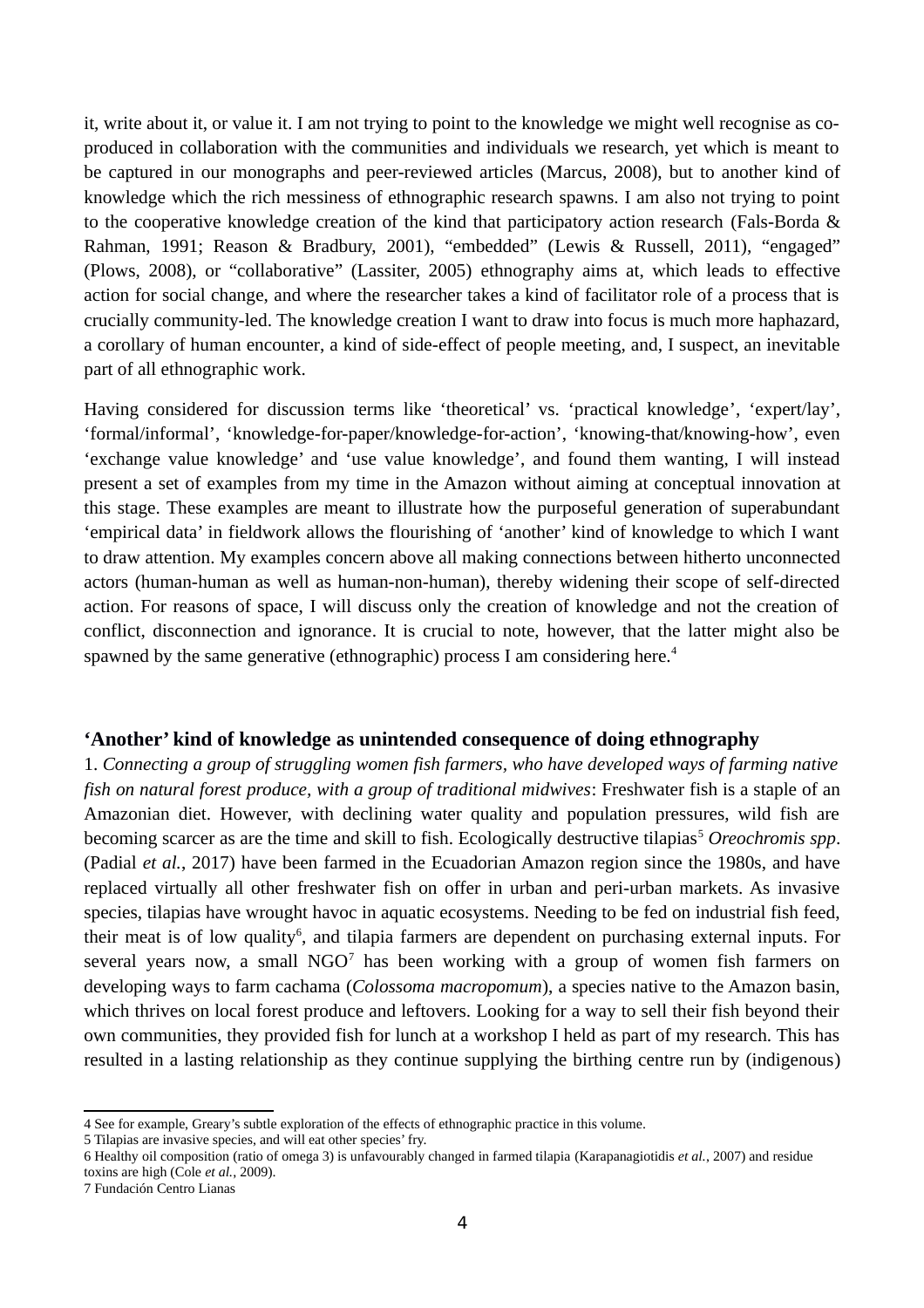traditional midwives where the workshop took place, and has increased collective reflection on local and traditional food and its relationship to industrial aqua- and agriculture.

2. *Kindling discussions amongst a traditional healers' association on the pitfalls of encouraging shamanic tourism*: the realisation that an ever-increasing number of tourists had become eager to participate in Amazonian healing ceremonies triggered a strong desire amongst an association of traditional healers to seize this opportunity to promote their work. The group ignored some of the potential dangers that had already occurred in other places, notably in Peru where such tourism is already established (Holman, 2010; Kavenská & Simonová, 2015). Asking some tangential questions at a meeting to which I was invited, the members of the association began to have recurring discussions on the physical and mental safety of ceremony participants; conflict and competition amongst traditional healers; fair prices; potential and limits of shamanic healing. This resulted in the association re-contacting defected members in order to learn from their experiences in this context. Previously broken relationships have begun to be rebuilt as a consequence.

3. *Starting a conversation between a grandmother and her teenage grandchildren about the spiritual importance of companion planting in a traditional horticulture plot*: The presence of a white foreigner can valorise and bring prestige to a particular event or moment.<sup>[8](#page-5-0)</sup> My presence in the *chakra* (traditional forest garden) of an elderly woman with whom I discussed some of her everyday practices, sparked the interest of her grandchildren. They paused to listen and learn about the ancestral understanding of the importance of planting certain plants near others. This interaction constituted a moment of knowledge transmission that might otherwise not have taken place given the widening gap between lives lived by the younger and the older generation of indigenous people at the urban-forest boundary in the Amazon.

4. *Questioning the basic assumptions of a workshop series*: observing and participating in a workshop series run by IKIAM staff members using crochet as a tool for environmental education, I had the chance to contribute to an informal conversation which provoked some change in both the content and delivery of the workshops. That it was desirable to teach indigenous communities about the importance of endangered Amazonian species from a 'scientific' point of view had been an unexamined assumption of the initiative, which taught a simple knitting technique to create toy animals. It thereby inadvertently denigrated the relevance of these animals in Napo Runa lives and cosmology<sup>[9](#page-5-1)</sup>, and unwittingly instilled the superiority of Western science over indigenous know-how and worldview. The informal discussion on the back seat of a university vehicle contributed to a minor shift in emphasis and reinforced the project's potential to create a much-needed space for mutual learning and more equal cultural exchange. The project has since received an international award for intercultural innovation $^{10}$  $^{10}$  $^{10}$ .

<span id="page-5-0"></span><sup>8</sup> While fortunate in this case, such a dynamic is rooted in a long history of violence and exploitation.

<span id="page-5-1"></span><sup>9</sup> The Quichua-speaking Napo Runa (literally: people from the Napo River), with whom I work, are a tropical-forest-dwelling people. While cultural ethnographies and cosmological studies of Napo Runa life can be found elsewhere (Uzendoski, 2005; Foletti-Castegnario, 1993; Hudleson, 1981; Kohn, 2002; Macdonald, 1999; Muratorio, 1991; Reeve, 1985; Santos Ortíz de Villalba, 1993), it is worth mentioning in this context that the forest was still not so very long ago the wellspring of everything and anything in Napo Runa lives – food, medicine, shelter, artefacts, livelihood. They have (had) affective relationships to the non-human inhabitants of the forest (animals, plants, rocks, caves, watercourses) that resemble relationships people usually have with other people. For the Napo Runa, animals and plants and certain inanimate objects are not qualitatively different beings from humans: they have the same subjectivities, they experience the world from an I-point of view (see also Viveiros de Castro, 1998). For their survival and well-being human beings are dependent on making alliances with other non-human people.

<span id="page-5-2"></span><sup>10 &</sup>quot;Knitting for Conservation" has been awarded the 2017 Intercultural Innovation Award by the United Nations Alliance of Civilizations (UNAOC) and the BMW Group.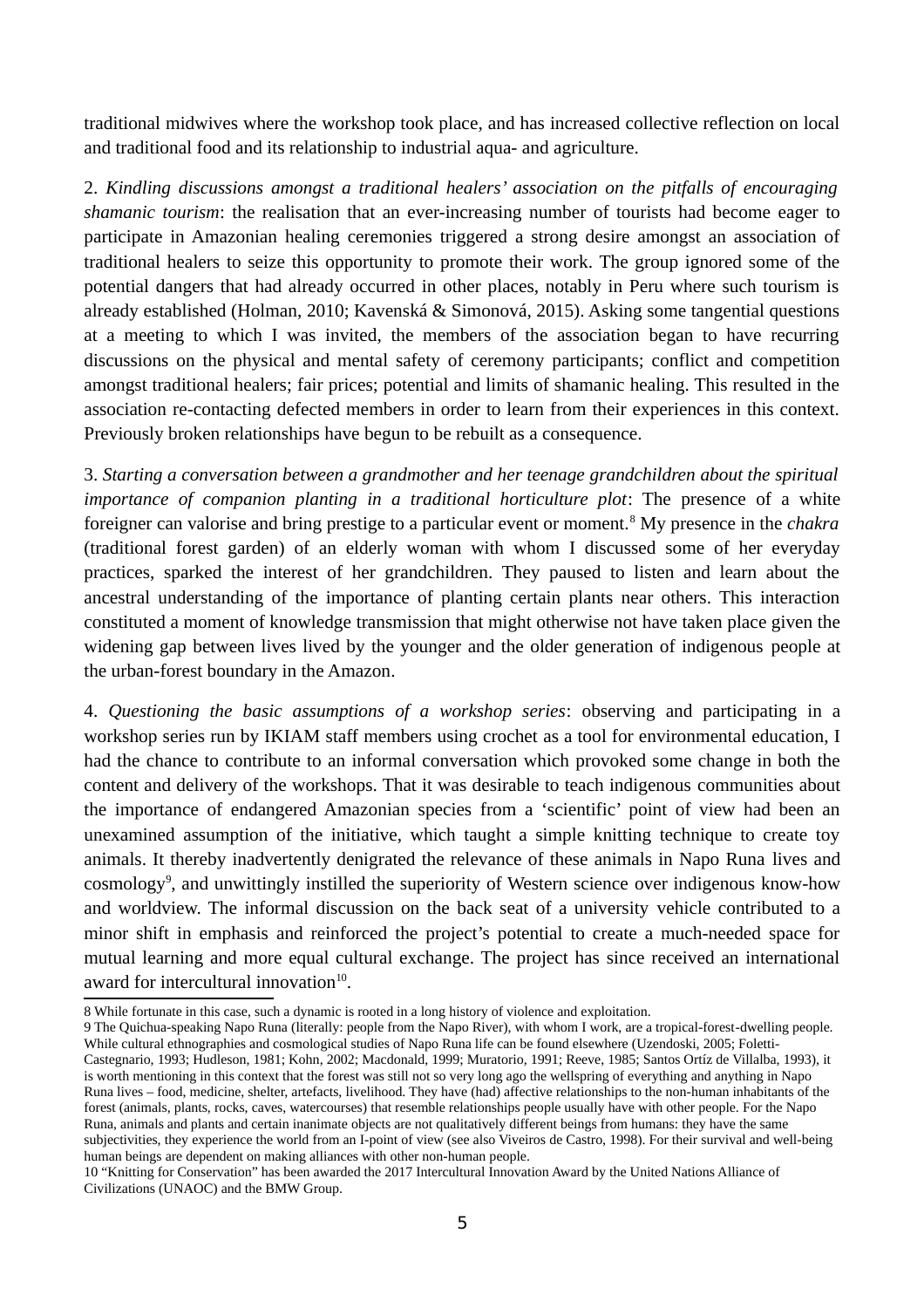5. *Getting access to and then re-distributing and helping people understand a set of governmental maps about land use restrictions*: as a researcher, I was able to access several governmental maps straightforwardly, without being questioned or my request denied for spurious reasons. These maps were useful for a group of people working within a regional indigenous federation. Together, we were quickly able to make sense of these maps and they proved useful in the discussion of land rights issues within the organisation.

All these situations have created knowledge and relations – though not for policy makers or industry nor even particularly of any scholarly interest.

Ethnography has been criticised – alongside other social research – as an extractive intellectual exercise of the "colonial encounter" (Asad, 1973), which mostly leaves little of real value in the community on whose shoulders the researcher is taking essential steps towards her or his career (e.g. Said, 1978; Spivak, 1988; Stacey, 1988; Clifford & Marcus, 1986; Smith, 1999). Comparatively little effort is ever put into making the fruits of our mental labouring physically and intellectually accessible beyond the peer group, whose verdict alone is deemed significant to their evaluation.<sup>[11](#page-6-0)</sup> Yet in many, if not most cases in the social sciences, it is people, communities, phenomena beyond the peer group that afford the substance for our essays, theses, books and articles, that is, for the vehicles of our careers. We trade in 'the Other' (Smith, 1999). No matter how post/decolonial our stance, our representations of the lives, deaths, joys, sorrows, everydays and extraordinaries of other people is the currency with which we acquire a name in print, a seat at the table, and a flight and hotel booking in the pocket.

Noting the knowledge overflow which ethnographic fieldwork generates, the knowledge it incidentally creates 'all around', for others, in unplanned conjunction with our attempts at achieving our research objectives, by connecting people with other people, ideas, things (e.g. maps) or beings (e.g. fish<sup>[12](#page-6-1)</sup>), is also noting the way in which ethnography contributes, and not merely extracts from the world(s) we encounter. How valuable such a contribution ultimately is, and to whom, depends on the values we hold and 'whose side we are on' (Becker, 1967).

#### **The side I am on**

In my recent time in the Amazon I have been working with groups of traditional healers and midwives, small producers of guayusa (a caffeine- and theobromine-containing<sup>[13](#page-6-2)</sup> tree leaf considered as a promising exportable forest commodity and threatening to repeat the boom-and-bust trajectory of previous agricultural exports from the area, such as coffee and cacao), and some members of the hygienic services association providing sanitary services to IKIAM University. Like all people they are knowledge practitioners: users, makers and transmitters of knowledge in everyday life. While their views and perspectives are heterogeneous, they share in common the experience of accelerated erosion of their autonomous subsistence opportunities.

<span id="page-6-0"></span><sup>11</sup> A notable exception here is the anthropologist or other ethnographic researcher who 'reads' their text 'back' to their informants in order to ensure accuracy. Informants, however, are known to lament the fact that in most cases, the research done does not tell them anything they did not already know.

<span id="page-6-1"></span><sup>12</sup> Admittedly, the fish in my case were often dead fish soon to be food.

<span id="page-6-2"></span><sup>13</sup> Theobromine is a bitter alkaloid named after the cacao plant, of which it is a constituent.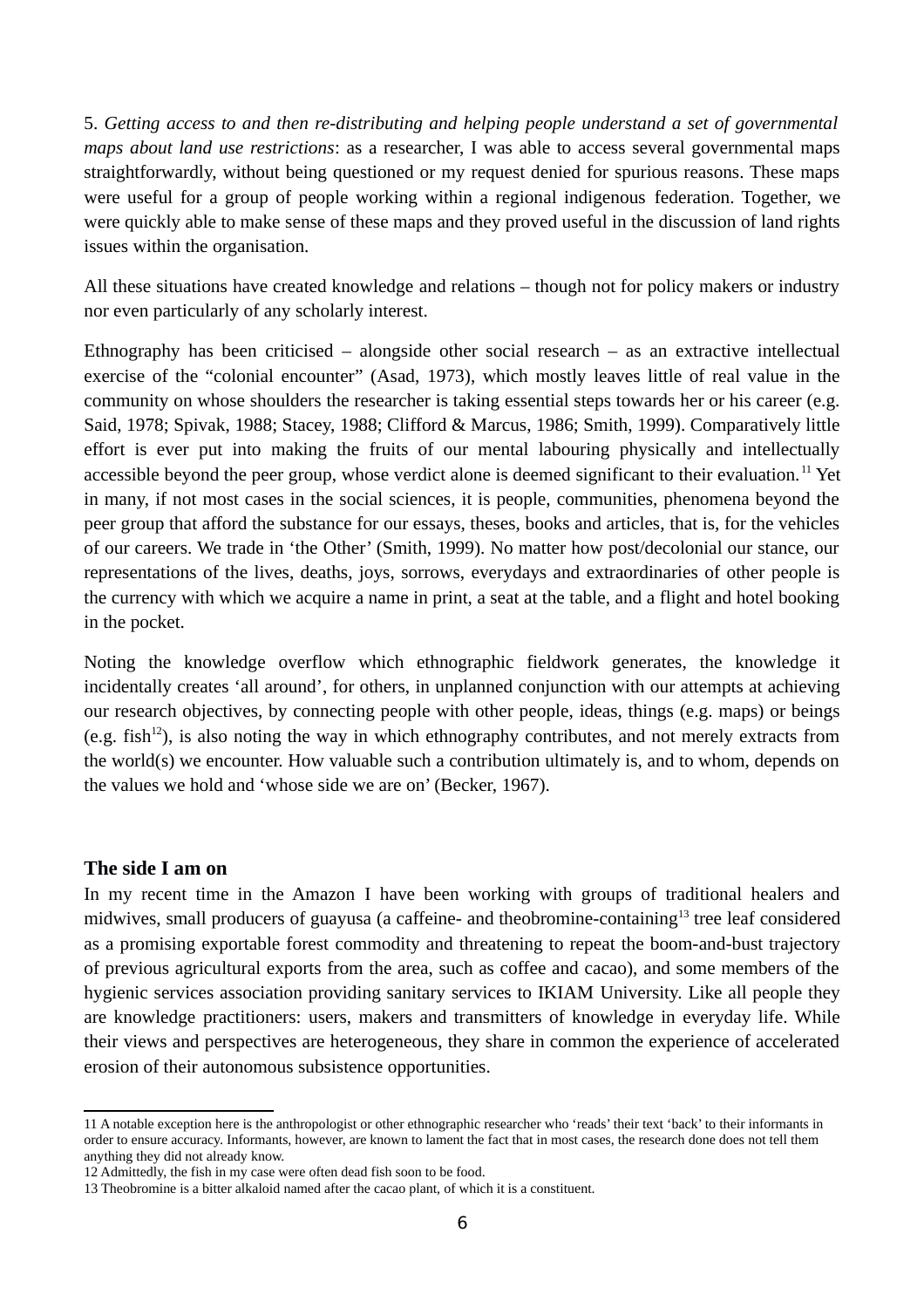Subsistence, the knowledge-dense practice of self-provisioning without or only with marginal reliance on the market to fulfil everyday as well as extraordinary needs and wants, is being eroded through capital expansion (Illich, 1981) and the concomitant growth of the technosphere (Zalasiewicz *et al.*, 2016). Increasingly evicted from the forest, or forced to live on ever smaller parcels of it, the people I work with are condemned to develop what they refer to as 'the needs of the city', a term used to highlight the desires and necessities that mysteriously exude from the consumer culture of urban spaces (Moeller, 2010), and which they are struggling to either fulfil or evade.

Given today's global context of multiple crises, answers to fundamental questions are needed. How could we live together – with other humans as well as non-humans – in a world even more ravaged by war, extreme weather, pollution and consequent shrinking of habitable and fertile land? How would we feed, shelter, heal, enjoy? How would we raise our young? People practicing – and thriving in – subsistence lifeways have much to teach the rest of us. Forest-based subsistence is not a primitive condition to be overcome, but a legitimate, dignified and sustainable mode of being in the world, yet it is under active attack by myriad forces. No matter how illuminating and best-selling an exposition of this onslaught I would be able to produce, I do not feel confident that my written words would help the people who, with their existence, knowledge and generosity, facilitate my accumulation of cultural capital. The 'other' knowledge I incidentally participate in creating, however, just might – even if merely in small, messy ways.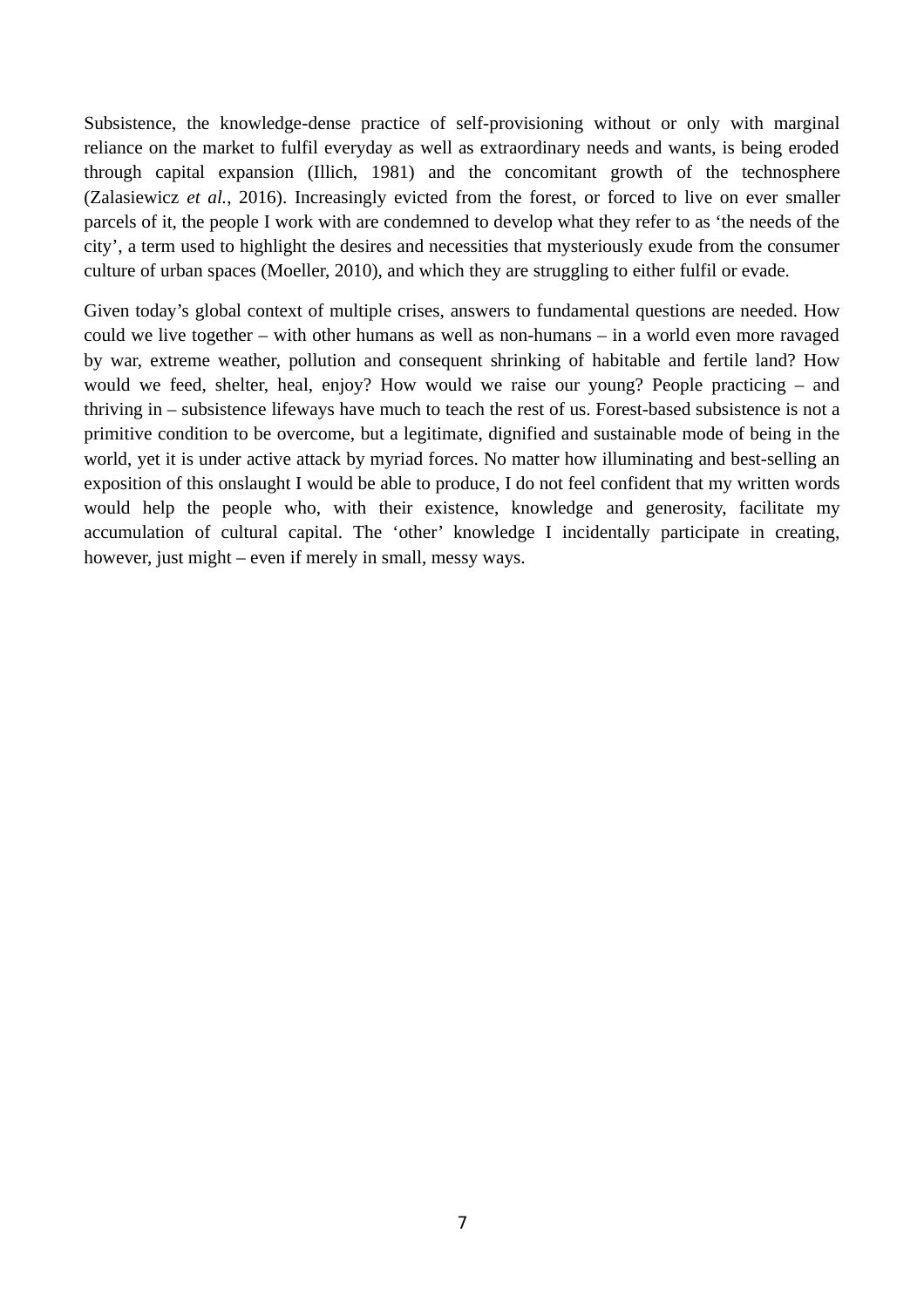#### **Bibliography**

Asad, T. (ed) (1973). *Anthropology and the Colonial Encounter*. Reading: Ithaca Press.

Becker, H. S. (1967). 'Whose side are we on?', in *Social Problems* 14(3), pp. 239-247.

Becker, M. (2011). *¡Pachakutik! Indigenous movements and electoral politics in Ecuador*. Plymouth: Rowman and Littlefield.

Bondi, L., Avis, H., Bankey, R., Bingley, A., Davidson, J., Duffy, R., Einagel, V.I., Green, A.-M., Johnston, L., Lilley, S., Listerborn, C., Marshy, M., McEwan, S., O'Connor, N., Rose, G., Vivat, B. and Wood, N. (2002). *Subjectivities, knowledges, and feminist geographies: the subjects and ethics of social research*. Lanham, MD: Rowman and Littlefield.

Bräutigam, D. and Gallagher, K. P. (2014). Bartering globalization: China's commodity-backed finance in Africa and Latin America', *Global Policy* 5(3), pp. 346-352.

Burawoy, M. (2005). 'Presidential Address: For public sociology', *American Sociological Review* 70(1), pp. 4-28.

Burbach, R., Fox, M. and Fuentes, F. (2013). *Latin America's turbulent transitions: the future of twenty-first century socialism*. London: Zed Books.

Clifford, J. and Marcus, G. (1986). *Writing culture: the poetics and politics of ethnography.* Berkeley: University of California Press.

Cole, D. W., Cole, R., Gaydos, S. J., Gray, J., Hyland, G., Jacques, M. L., Powell-Dunford, N., Sawhney, C. and Au, W. W. (2009). 'Aquaculture: Environmental, toxicological, and health issues', *International Journal of Hygiene and Environmental Health* 212, pp. 369–377.

Ellner, S. (2011). 'The distinguishing features of Latin America's New Left in power: The Chavez, Morales, and Correa governments', *Latin American Perspectives* 182(39), pp. 96-114.

Evan, W. (1987). 'Knowledge for whom?', *Social Epistemology* 1(2), pp. 155-162.

Fals-Borda, O. and Rahman, M. A. (1991). *Action and knowledge: breaking the monopoly with participatory action research*. Lanham, MD: Apex Press.

Foletti-Castegnario, A. (1993). *Quichua Amazónicos del Aguarico y San Miguel: Los Pueblos Indios en Sus Mitos.* Quito: Abya-Yala.

Graeber, D. and da Col, G. (2011). 'The return of ethnographic theory', *H AU: Journal of Ethnographic Theory* 1(1), pp. vi–xxxv.

Hesse-Biber, S. N. (2014). A re-invention of feminist research, in Hesse-Biber, S.N. (ed) *Feminist Research Practice: a primer*. Thousand Oaks, CA: Sage.

Holman, C. L. (2010). *Spirituality for sale: an analysis of ayahuasca tourism*. PhD. Arizona State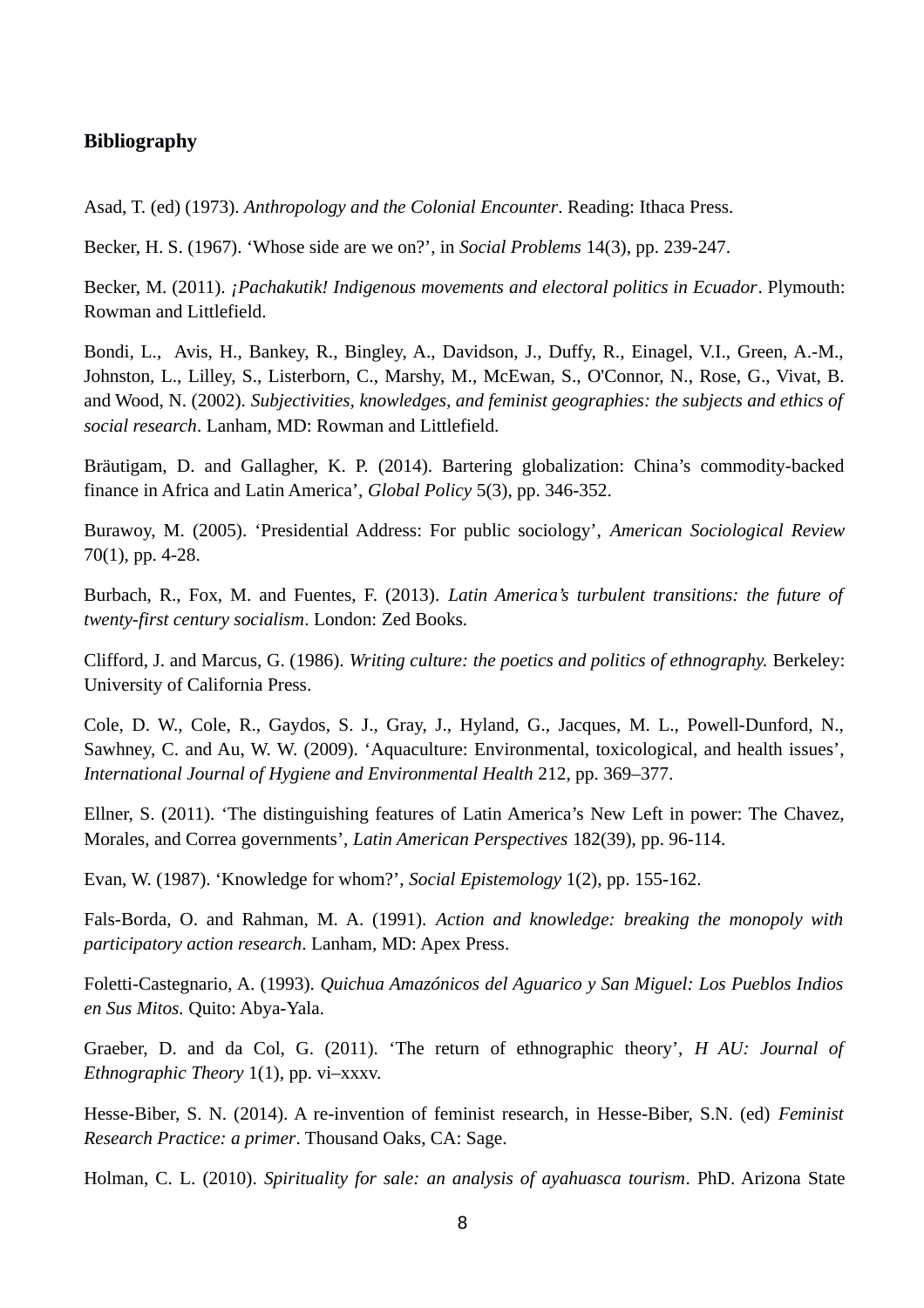University.

Hudleson, J. E. (1981). *The Expansion and Development of Quichua Transitional Culture in the Upper Amazon Basin*. PhD. Columbia University.

Illich, I. (1981). *Shadow work*. London: Marion Boyers.

Karapanagiotidis, I.T., Bell, M.V., Little, D.C. and Yakupitiyage, A., (2007). 'Replacement of dietary fish oils by alpha-linolenic acid-rich oils lowers omega 3 content in tilapia flesh', *Lipids*, *42*(6), pp.547-559.

Katz, C. (1994). 'Playing the field: questions of fieldwork in geography', *Professional Geographer* 46(1), pp. 67-72.

Kavenská, V. and Simonová, H. (2015). 'Ayahuasca tourism: participants in shamanic rituals and their personality styles, motivation, benefits and risks', *Journal of Psychoactive Drugs* 47( 5), pp. 351-359.

Kohn, E. (2002) *Natural Engagements and Ecological Aesthetics among the Avila Runa of Amazonian Ecuador*. PhD. University of Wisconsin-Madison.

Lassiter, L.E. (2005). 'Collaborative ethnography and public anthropology', *Current Anthropology* 46(1), pp. 83–106.

Lewis, S.J. and Russell, A.J. (2011). 'Being embedded: A way forward for ethnographic research', *Ethnography* 12(3), pp. 398–416.

MacDonald, T. Jr. (1999). *Ethnicity and Culture amidst New "Neighbors": The Runa of Ecuador's Amazon Region*. Boston: Allyn and Bacon.

Mahmood, S. (2001). 'Feminist theory, embodiment, and the docile agent: Some reflections on the Egyptian Islamic revival', *Cultural Anthropology* 16(2), pp. 202–236.

Marcus, G. (2008). 'The end(s) of ethnography: Social/cultural anthropology's signature form of producing knowledge in transition', *Cultural Anthropology* 23(1), pp. 1–14.

McClung Lee, A. (1976). 'Presidential Address: Sociology for whom?', *American Sociological Review* 41(6), pp. 925-936.

Milia, M.F. (2014). *Marco de Políticas Públicas de Ciencia, Tecnología y Educación Superior en el Ecuador. Nuevos horizontes: dinámicas y condicionamientos para una Investigación Universitaria de cara a la Sociedad* [conference presentation] Congreso Iberoamericano de Ciencia, Tecnología, Innovación y Educación, Buenos Aires, Argentina. Available online: [www.oei.es/historico/congreso2014/memoriactei/616.pdf](http://www.oei.es/historico/congreso2014/memoriactei/616.pdf) (Accessed 17 November 2017).

Moeller, N. I. (2010). T*he protection of traditional knowledge in the Ecuadorian Amazon: a critical ethnography of capital expansion*. PhD, Lancaster University.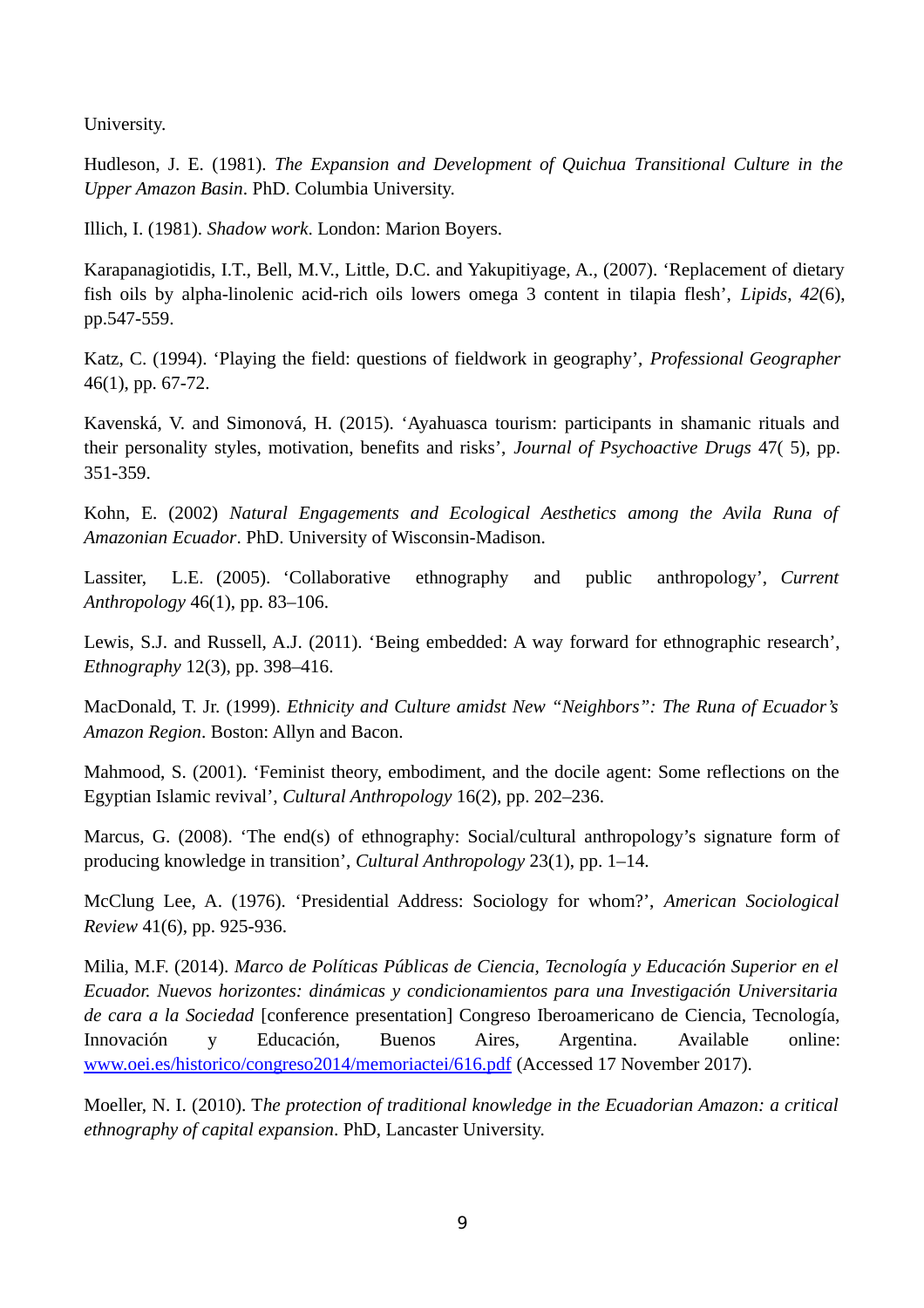Moeller, N. I. (2018a) Plants that speak and institutions that don't listen: notes on the protection of traditional knowledge, in Pimbert, M. (ed) *Food sovereignty, agroecology and biocultural diversity: constructing and contesting knowledge*. London: Routledge.

Moeller, N. I. (2018b). *A historical political ecology of the Upper Napo in the Ecuadorian Amazon*. Unpublished manuscript.

Moss, P. (ed) (2002). *Feminist geography in practice*. Oxford: Blackwell.

Muratorio, B. (1991). *The Life and Times of Grandfather Alonso: Culture and History in the Upper Amazon*. New Brunswick: Rutgers University Press.

Padial, A.A., Agostinho, Â.A., Azevedo-Santos, V.M., Frehse, F.A., Lima-Junior, D.P., Magalhães, A.L.B., Mormul, R.P., Pelicice, F.M., Bezerra, L.A.V., Orsi, M.L., Petrere-Junior, M. and Vitule, J.R.S. (2017). 'The "Tilapia Law" encouraging non-native fish threatens Amazonian River basins', *Biodiversity and Conservation* 26(1), pp. 243-246.

Plows, A. (2008). 'Social movements and ethnographic methodologies: An analysis using casestudy examples', *Sociology Compass* 2(5), pp. 1523–1538.

Reason, P. and Bradbury, H. (eds) (2001). *Handbook of action research*. London: Sage.

Reeve, M. E. (1985). *Identity as Process: The Meaning of Runapura for Quichua Speakers of the Curaray River, Eastern Ecuador*. PhD. University of Illinois-Urbana.

Said, E. W. (1978). *Orientalism*. New York: Vintage Books.

Saltos Galarza, N. (2014). La polifonía de Platón de la universidad a la pluriversidad: Reforma universitaria y modernización, in Acosta, A. *et al. La restauración conservadora del correísmo*. Quito: Juan Cuvi, Montecristi Vive.

Sanderson, H. and Forsythe, M. (2012). *China's Superbank: Debt, oil and influence - How China Development Bank is rewriting the rules of finance*. Hoboken, NJ: John Wiley & Sons.

Santos Ortíz de Villalba, J. (1993). *Quichua Amazónicos. Los Pueblos Indios en Sus Mitos*. Quito: Abya-Yala.

SENPLADES (2009). *Plan Nacional Para el Buen Vivir 2009-2013 versión resumida*. Quito: SENPLADES.

Smith, L. T. (1999). *Decolonizing Methodologies: Research and Indigenous Peoples*. London and New York: Zed Books.

Spivak, G. C. (1988). Can the subaltern speak?, in C. Nelson and L. Grossberg (eds.), *Marxism and the interpretation of culture*. Champaign, IL: University of Illinois Press, pp. 271–313.

Stacey, J. (1988). 'Can there be a feminist ethnography?', *Women's Studies International Forum* 11, pp. 21-27.

Strathern, M. (2004). *Partial connections*. Oxford: Rowman & Littlefield.